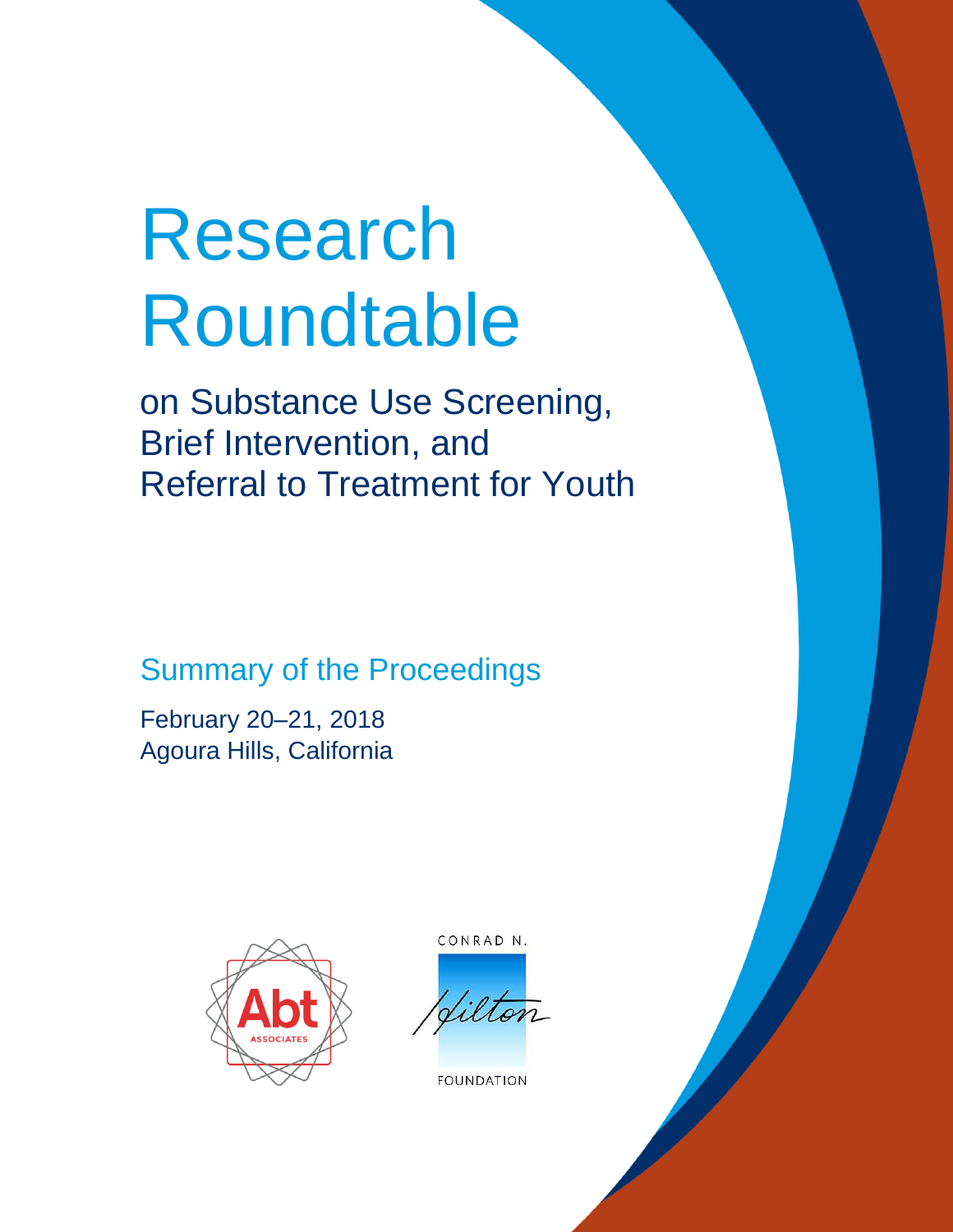# **Acknowledgements**

These proceedings were compiled and written by Samantha Karon and edited by Dana Hunt, PhD, Leigh Fischer, MPH, and Denise Young from Abt Associates. Abt Associates serves as the monitoring, evaluation, and learning partner for the Conrad N. Hilton Foundation's Youth Substance Use Prevention and Early Intervention Strategic Initiative. Special thanks go to the Hilton Foundation for hosting the research roundtable, and to all presenters and individuals who participated enthusiastically in the discussion.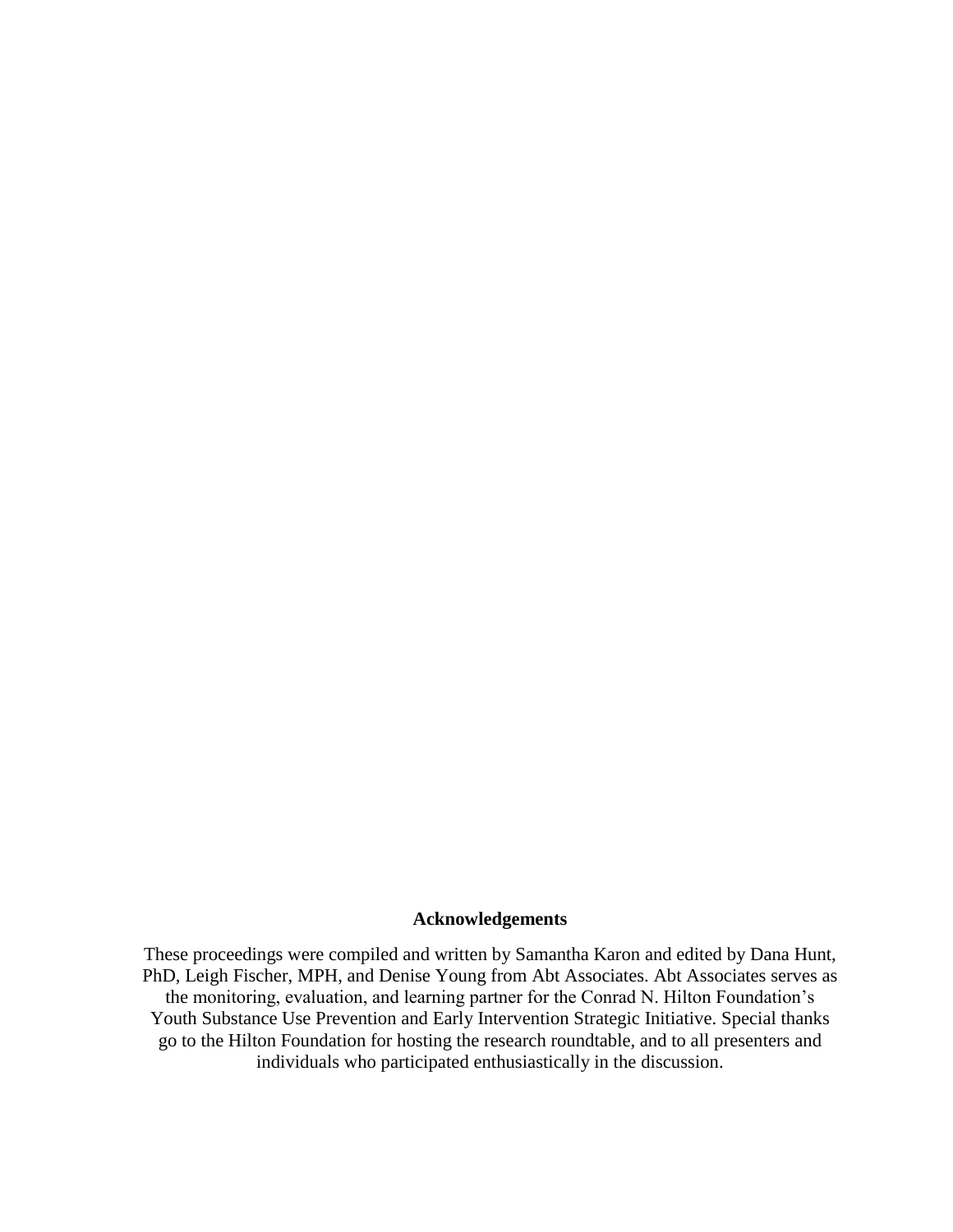| 14 |  |  |  |
|----|--|--|--|
|    |  |  |  |
|    |  |  |  |
|    |  |  |  |
|    |  |  |  |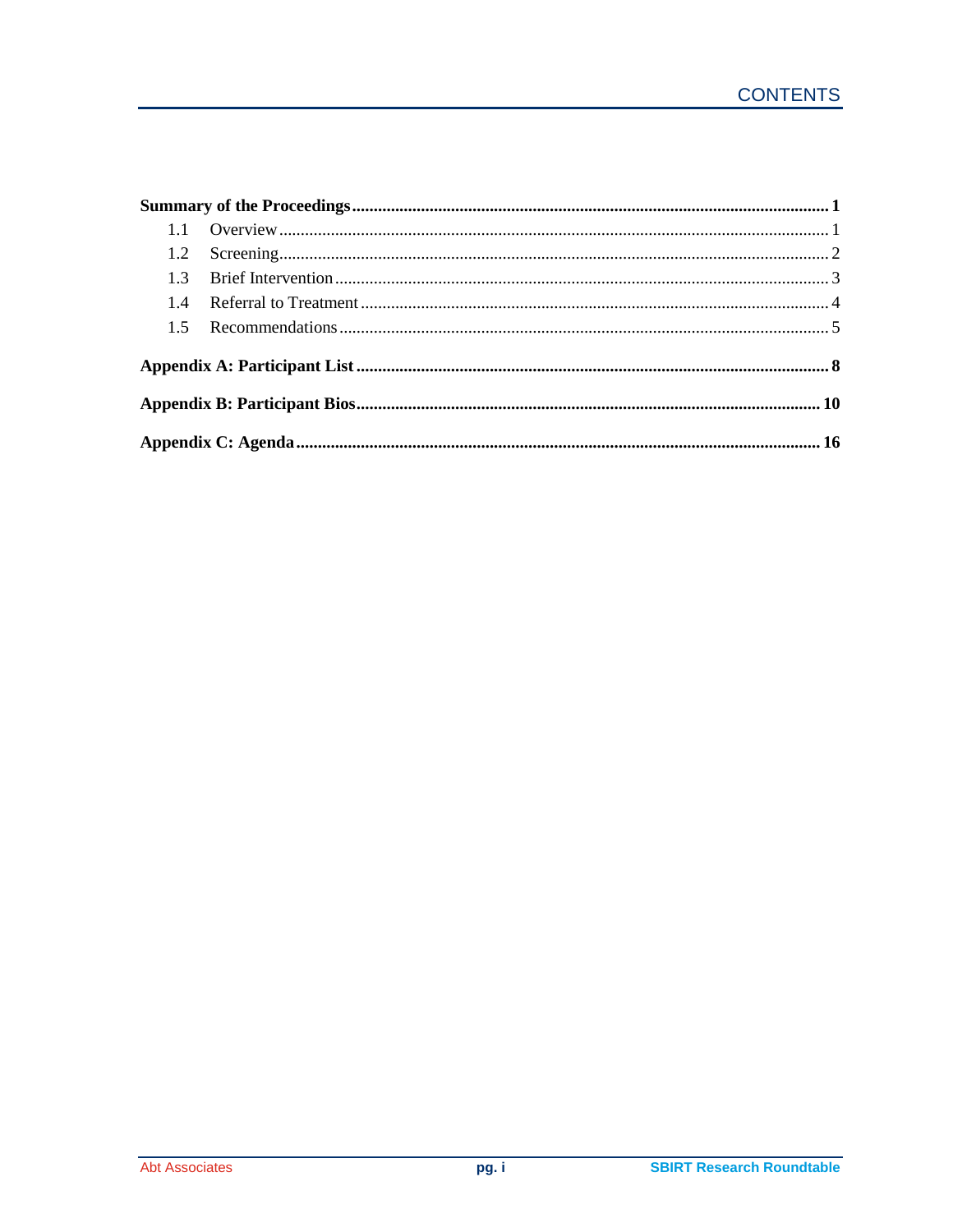# <span id="page-3-0"></span>Summary of the Proceedings

In February 2018, the Conrad N. Hilton Foundation (the Foundation) convened the Youth SBIRT Research Roundtable: Current Status and Future Directions, a two day, small group meeting held at the Foundation's headquarters in Agoura Hills, California. The purpose of the meeting was to inform the Foundation's Youth Substance Use Prevention and Early Intervention Strategic Initiative (the Initiative) by reviewing the current status of research and practice and identifying key gaps and opportunities to expand the knowledge base and scaleup evidence-based implementation of screening, brief intervention, and referral to treatment (SBIRT) services. The meeting objectives were as follows:

- 1) Review the current research landscape of youth SBIRT including lessons learned in the Initiative to date.
- 2) Identify points of consensus, gaps and potential new avenues in SBIRT research and practice.
- 3) Develop recommendations for a research agenda to advance youth SBIRT in health care and other community-based settings.
- 4) Discuss the role of the Foundation in advancing SBIRT research and practice and guiding systems change.

Thirteen substance use prevention researchers and subject matter experts from across the country attended the meeting, joining Foundation staff. Dana Hunt, PhD, and Leigh Fischer, MPH, from Abt Associates, the Initiative's Monitoring, Evaluation, and Learning (MEL) partner, facilitated the meeting. Participants were encouraged by the two-day discussion format to formally and informally share information and ideas. The opening presentations provided an overview of key learnings from the Initiative and a review of the science of youth SBIRT. The facilitators then advanced the meeting agenda of three 'deep dive' presentations focused on reflections of the research on and practice of each component of SBIRT to provide background information and kick off the facilitated group discussions. Participants discussed emerging opportunities and ideas for the Foundation's future consideration. A full list of participants, participant bios, and the meeting agenda are included in Appendices A, B, and C, respectively. This summary describes the expert presentations and facilitated discussions that took place over the two days. It also reports expert feedback for future directions pertaining to each component of the SBIRT model and adolescent substance use prevention at large.

# <span id="page-3-1"></span>1.1 Overview

Sharon Levy, MD, kicked off Day One of the Research Roundtable with a presentation on the evolution of youth SBIRT. Dr. Levy began by discussing how the branding of the term 'SBIRT' has been critical in raising awareness and support for SBIRT among pediatricians. Between 1997 and 2017, the proportion of pediatricians who screen for alcohol use has increased from 45% nationally to 99.5% in some states, indicating significant support for screening in the pediatric field. The American Academy of Pediatrics put forth clinical guidance on SBIRT, most recently updated in 2015, further contributing to the adoption of SBIRT among pediatricians. There are a handful of screening instruments that have been validated (proven through research to produce true and consistent results) for identifying substance use disorders with youth, starting as young as age 11. Further, the National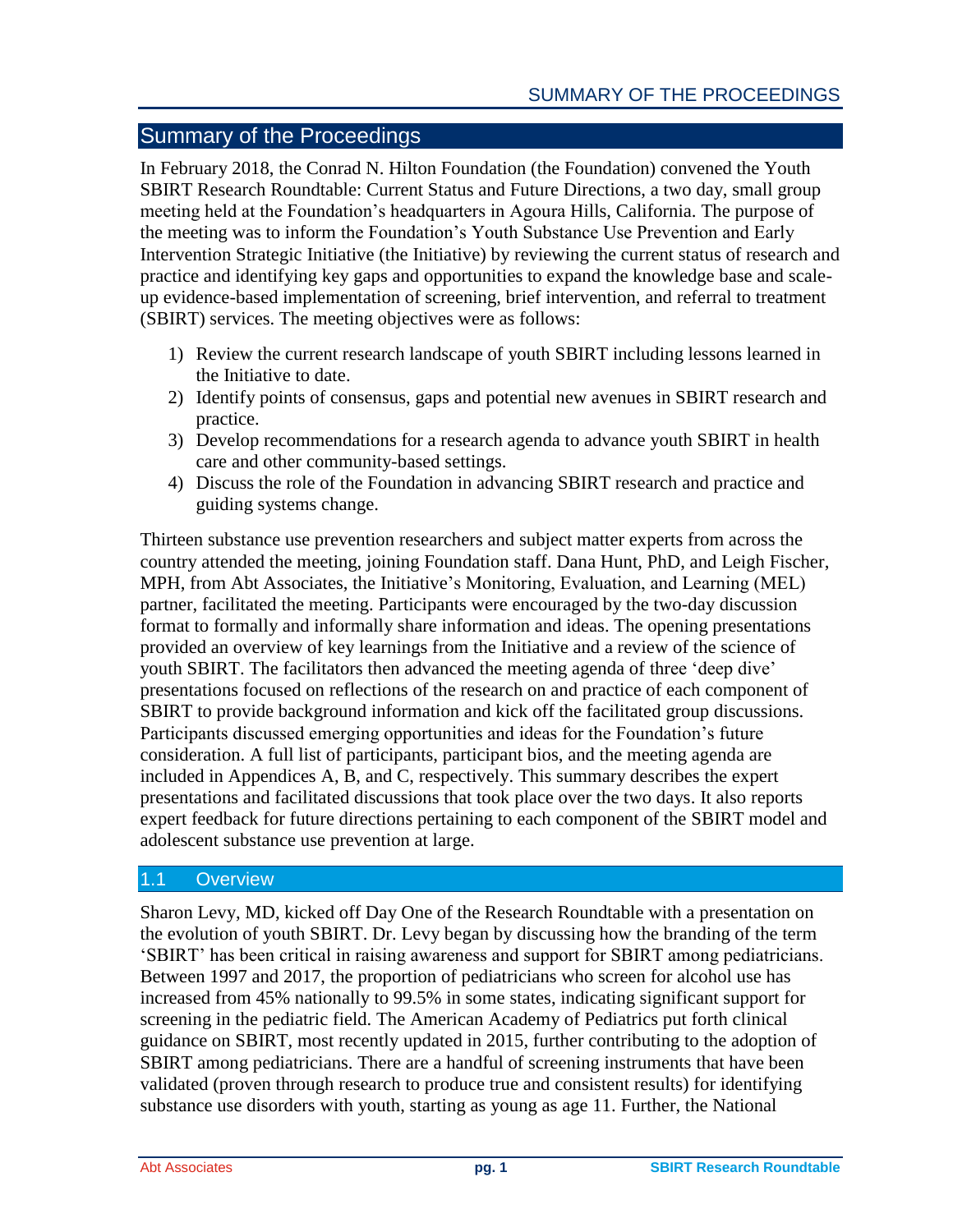Institute on Drug Abuse recommends the Screening to Brief Intervention (S2BI) and Brief Screener for Tobacco, Alcohol, and Other Drugs (BSTAD) instruments for physicians. Research suggests that use of a validated screener improves physicians' ability to identify substance use among adolescents. In addition to its utility in identifying substance use, screening is associated with making recommendations regarding counseling for adolescents. However, approximately half of clinicians who screen for use rely on informal methods, mainly their personal or clinical impressions, which have not been proven to be as accurate. Of physicians who use a validated screening tool, only one-third report using the validated tool unaided, and two-thirds report using the tool in combination with other less-structured methods that may interfere with the tool's ability to produce accurate results.

Studies examining the efficacy and effectiveness of adolescent brief intervention in medical and non-medical settings have found brief intervention to be associated with preventing initial use and reducing use for alcohol and cannabis. There are also several promising digital brief interventions, although to date these models have not been used outside of study trials. There is relatively less research on referral to treatment compared to the other SBIRT components, but a state-level study conducted in Massachusetts found that pediatricians are increasingly making referrals for youth who receive positive screen results. However, less than 50% of pediatricians in the same study self-report following up to schedule return visits for youth that are given referrals, citing lack of expertise and reimbursement as the main barriers to follow-up. Dr. Levy concluded that although the term SBIRT has contributed to support and adoption of screening among pediatricians, brief intervention and referral to treatment may be beyond the scope or comfort of many primary care physicians. Moreover, the involvement of additional workforces, such as addiction medicine specialists, is needed to bring the rest of the SBIRT continuum to scale.

# <span id="page-4-0"></span>1.2 Screening

When looking across the broader science and practice of adolescent screening, there was general consensus amid the experts about the recommended approaches for screening youth. The purpose of screening is to identify substance use initiation, increases in use, and/or potential risks related to alcohol and drug use. Substance use screening is conducted through routine, universal administration of questions that have been shown to be valid for identifying levels of risk. Approximately half of clinicians who screen for use rely on informal methods, and of physicians who use a validated screening tool, only one-third use the tool with

*"Multifaceted screening is preferred, what else to screen for depends on the setting and population. If screening electronically, who does the screening is less critical than how it is presented."*

*– Dr. McCarty*

fidelity. Physicians report lack of both knowledge and time or staff as the two main barriers to administering screening. When a validated screening instrument is not used, a large proportion of patients with substance use disorders are undetected.

The Initiative is creating change by disseminating training on how to implement validated screening instruments and expanding the types of settings that screen beyond health care to schools, community-based organizations, and juvenile justice programs. During the Research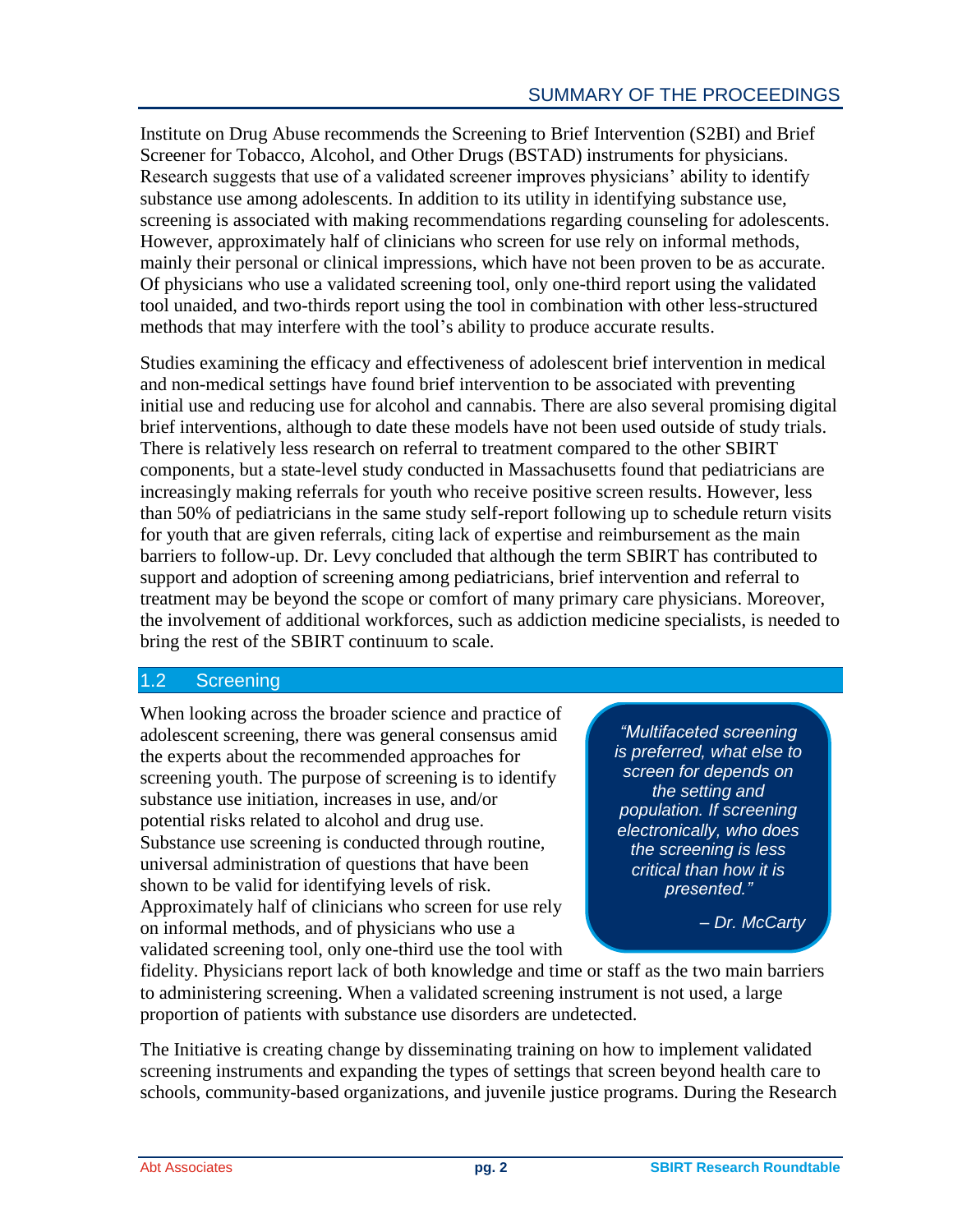Roundtable, the experts agreed screening should take place routinely, as well as opportunistically, and in multiple settings where youth can be reached. The experts also agreed that self-reported administered data tools used by youth are generally more reliable and valid than results from provider-administered screenings. In that regard, the experts agreed that use of technology in screening is most effective for receiving honest answers; paper screening is second best, and verbally-administered screenings are least effective.

After a brief presentation on screening by Cari McCarty, PhD, experts discussed the key areas to be addressed in future work. Experts agreed that ideally screening should be universal and begin in early adolescence or at even younger ages. Experts expressed that the current variation in screening practices in the field and across grantees, including which screening tool is used, complicates the Foundation's ability to compare results across grantees and to clearly define best practices. Experts indicated that there is enough existing research for the Initiative to provide stronger guidance to grantees regarding which tools to use, the age at which screening should begin, and frequency at which screening should be administered in different settings. Multifaceted screening, that is, screening that includes questions for additional risk factors or protective factors, was suggested as an area for future consideration. Experts also suggested that implementers consider embedding substance use screening in broader health screeners already being used in primary care settings to reduce logistical barriers and improve standardization of results. Lastly, experts recommended that the Foundation incorporate new strategies, such as tracking screening through electronic health records, to identify youth who have not received screening at routine primary care visits.

# <span id="page-5-0"></span>1.3 Brief Intervention

Brief intervention is a public health approach to early intervention for substance use problems. It is a technique to facilitate conversation about behavior change regarding substance use for individuals with mild to moderate substance use problems and is typically delivered by primary care clinicians or behavioral health providers in one to two sessions. Brief intervention most often uses motivational interviewing, an evidence-based technique to achieve behavior change. There are several brief intervention approaches that have been shown to reduce substance use, including interventions delivered by physicians in medical settings and school-based interventions delivered by school counselors and peers. Additionally, brief intervention has been endorsed by the American Academy of Pediatrics (AAP) and the U.S. Surgeon General as a method for reducing adolescent substance use. There are numerous promising approaches that remain to be studied; for example, multisession brief intervention and boosters; delivery by professionals other than physicians, such as integrated care teams and health educators; and brief interventions that address underlying causes of substance use, such as co-morbidities and trauma exposure. Other promising approaches include brief interventions that are family-inclusive, linguistically or culturally tailored, and digital. Some of these innovations are currently being used and examined for efficacy in the Initiative.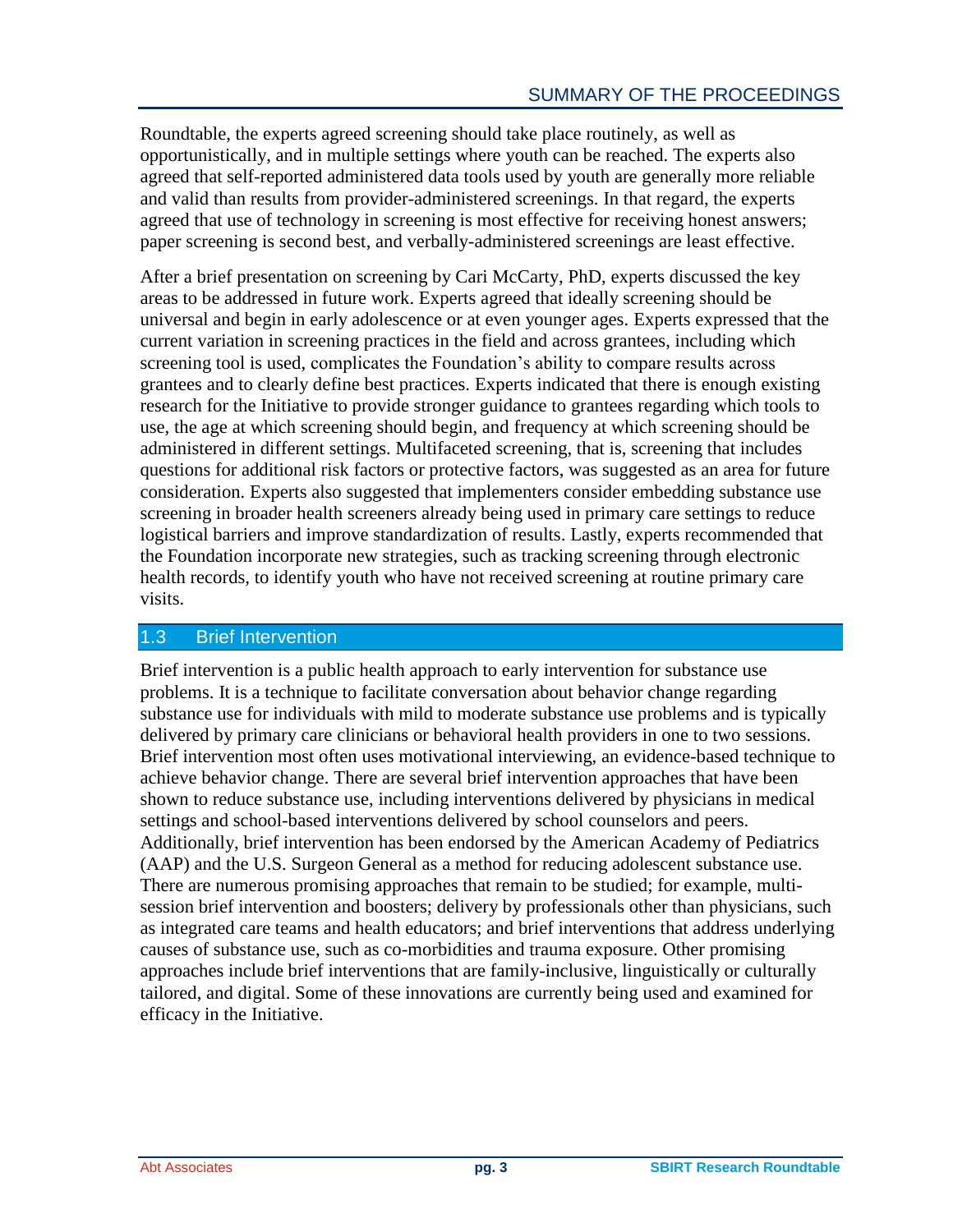# SUMMARY OF THE PROCEEDINGS

Stacy Sterling, DrPH, concluded Day One of the Research Roundtable with a presentation on brief intervention. During the facilitated discussion that followed, experts recommended that the Foundation take a closer look at the content of brief interventions being delivered by grantees and begin aligning brief interventions in terms of delivery and content to youth in different settings. In terms of intervention content, experts agreed that brief interventions should be developmentally appropriate for adolescent patients. While experts acknowledged that peers may be

*"We need to include a broader range of relevant, developmentallyappropriate outcomes in studies, program development and evaluations."*

*– Dr. Sterling*

generally more effective in delivering messaging, they also expressed support for digital interventions, as digital communication is the norm for a significant proportion of adolescents. In line with the discussion on screening, experts expressed that more guidance was needed on how brief interventions should be delivered in different settings, primarily intervention type, appropriate number of sessions, and delivery method (in-person or digital). The discussion revealed that there is a lack of consensus among grantees on when brief intervention is necessary and how much time or how many encounters are most effective, indicating that guidance on brief intervention should clarify which screening scores necessitate brief intervention. Lastly, experts questioned whether physicians realistically had the time and resources to adequately manage brief interventions and suggested incorporating additional workforces, such as behavioral health specialists and integrated care teams, into the brief intervention model. The experts also discussed the potential use of technology to deliver remote and/or low-effort, low-touch interventions when there are not adequate staff available.

# <span id="page-6-0"></span>1.4 Referral to Treatment

Experts agree the referral to treatment ("RT") component of the SBIRT model is typically the most neglected in research studies and real-world practice. Because of the dearth of substance use treatment providers available to provide services to adolescents, it is often difficult to access services for youth. Experts noted the wide spectrum of how "in need of treatment" is defined as well as what treatment options are available. Many SBIRT providers may not know how to match needs of youth to the appropriate service. Also, the traditional treatment system is not necessarily the best environment for youth, or the most appropriate referral resource for youth identified with more moderate levels of substance use risk. As has been commonly indicated by the Foundation's grantees, many youth screened may benefit from other types of services and supports, rather than specialty substance use disorder treatment. Even traditional outpatient settings may not be the most effective option for adolescents.

However, for youth who need treatment, referrals in which the provider actively facilitates a warm hand-off to a licensed treatment provider or engages in the scheduling and follow-up of appointments have shown to be more effective than blind referral. The shorter the time span and the more help making the appointment the better. Furthermore, in order to fully engage youth in recommended levels of care, the experts felt that family systems need to be involved in the care. The challenges associated with referral to treatment present large barriers to the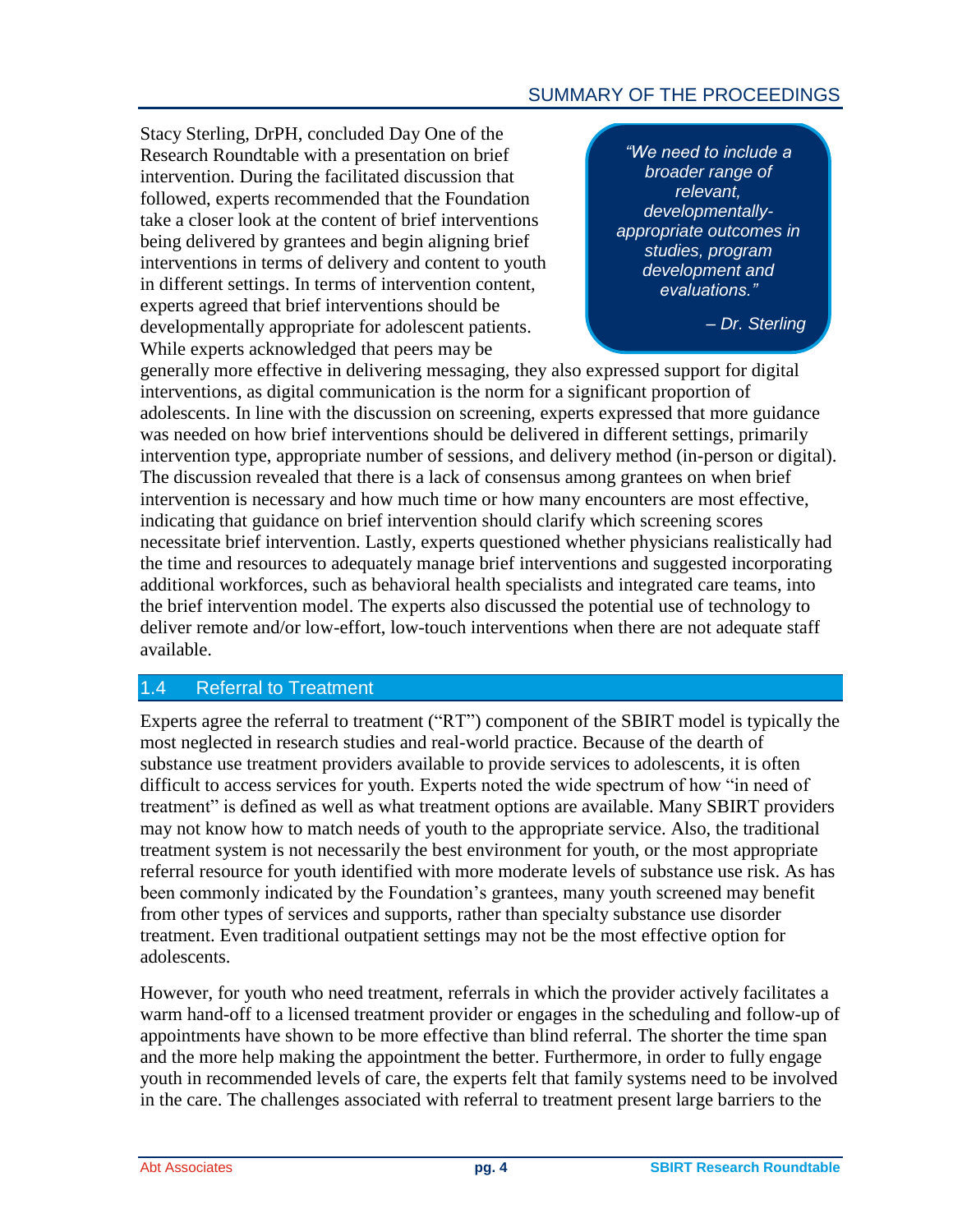SBIRT model. In many cases, program administrators encourage screening as a means to better understand the need for adolescent treatment and to potentially develop internal treatment capacity. Conversely, providers are resistant to screening unless they have a clear understanding of the treatment options available and how to access these options.

Relative to screening and brief intervention, referral to treatment requires further research and technical assistance for current and future implementers. There is limited research on SBIRT linkage to care, and further research is needed on treatment efficacy, particularly regarding the most effective treatment settings for adolescents. Workforce capacity was identified as a significant challenge for referral to treatment, as physicians generally do not have the time or resources to make those facilitated referrals, which have been proven to be the most effective, let alone follow up to see if connections were made between the treatment providers and the youth/families referred. Additionally,

*"'Treatment' is not necessarily substance use treatment. There is an absolute misunderstanding here. Substance use is an indicator that there are other behavioral health issues that need to be addressed."*

*– Dr. Mitchell*

experts noted that while traditional inpatient and outpatient substance use treatment programs are not necessarily the best treatment environment for adolescents, there is a lack of treatment alternatives for adolescents. There was also consensus that those in the substance use prevention field focused too narrowly on the extreme end of the cases in need of treatment and know less about how to make referrals for lower risk cases. There is need for guidance on when referral to treatment is necessary and how physicians can incorporate sharing that occurs during brief intervention to match referrals to a patient's comprehensive needs, rather than only address substance use needs. Experts agreed that treatment matching is a significant challenge for physicians, as physicians often feel they cannot address substance use if they don't address more pressing health issues first. Lastly, experts emphasized that engaging parents and caregivers is critical to successfully engaging youth in treatment, an area which requires technical assistance.

# <span id="page-7-0"></span>1.5 Recommendations

The meeting concluded with a discussion about defining and measuring success. There was consensus among the experts that the Initiative has significantly increased the visibility and validity of the SBIRT framework and brand by normalizing substance use screening for adolescents, promoting the idea that substance use disorders should be treated like any other health issue, and developing infrastructure to support prevention and early intervention services in new settings. The experts agreed that the Initiative's realistic role is to bend the trajectory of adolescent substance use, not necessarily to stop substance use all together. There was also widespread agreement that the Initiative is in a position to take on larger systems change and partner with national health systems to integrate SBIRT into health care on a broader scale.

Several key recommendations emerged that can be used to advance adolescent SBIRT, including the following: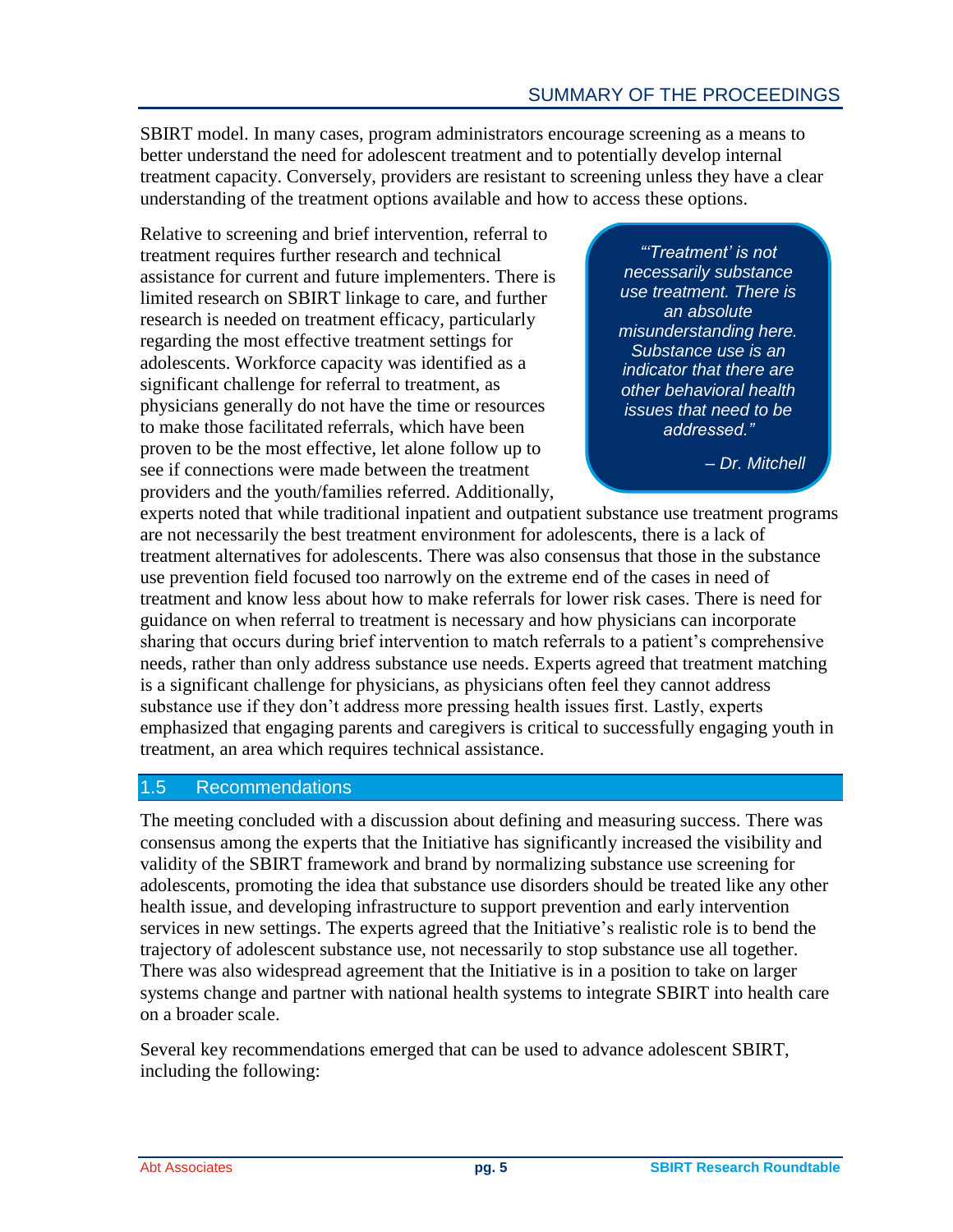**Require grantees to include specific measures in order to study outcomes among providers trained and youth served to begin to assess impact.** For each component of SBIRT, participants discussed the outcome measures needed to better understand the impact of the Initiative. The group considered outcomes that are feasible to collect, in terms of the Foundation's priorities and its partners' capabilities. Substance use-related outcomes among youth may include 1) whether the youth abstained from use, 2) whether the youth delayed use, and 3) whether the youth reduced use from prior levels. Referral to treatment outcome measures may include treatment initiation and treatment engagement. Participants also discussed intermediary measures and other related health and quality of life outcome measures but agreed the Initiative must first focus on the effectiveness of SBIRT in real world settings and how it impacts substance use outcomes. The participants recommended the formation of a working group to determine which measures and instruments would be best suited to assess outcomes.

**Describe subpopulations of marginalized youth and study the effectiveness of brief intervention for underserved populations**, including young people of color, lesbian, gay, bisexual, transgender and queer youth, youth who have experienced parental substance use disorder and/or trauma, rural youth, and other subpopulations of young people who are likely to face more negative consequences of substance use.

**Offer guidance on common elements of SBIRT across settings with core SBIRT components by setting type to increase the implementation of SBIRT with fidelity.** Recognizing the need to find balance between standardizing approaches and tailoring services based on characteristics of settings and populations, the group recommended the Foundation establish parameters around SBIRT in order to better assess the overall progress and impact of the Initiative over time and to better understand what constitutes best practice. By standardizing the core components of SBIRT across settings, the Initiative will be able to study and report outcomes based on setting, which holds promising implications for the expansion of SBIRT.

**Continue to build interprofessional workforce capacity and involve new workforces in SBIRT**, such as integrated care teams and behavioral health specialists with expertise in adolescent substance use. Continue bringing training to primary care physicians, nurses, social workers, and school counselors so it becomes part of what they do during professional formation.

**Continue shifting the culture at societal and systems levels to normalize conversations about youth substance use.** This includes exploring mechanisms for financing and institutionalizing SBIRT at a systems level. Because of the current national discourse accompanying the opioid crisis and the number of states legalizing marijuana, now is the time to respond to the cultural changes grantees are encountering in communities and systems. For example, there is more impetus to integrate behavioral health with overall health care which provides opportunity to connect SBIRT more clearly to the overall health framework (i.e., framing substance use as related to other health-related risks rather than forcing SBIRT into integrated care as a separate, additional expectation). Federal opioid response funding opportunities will enhance behavioral health workforce training, and the Initiative is positioned to ensure SBIRT is integrated into these transformative efforts.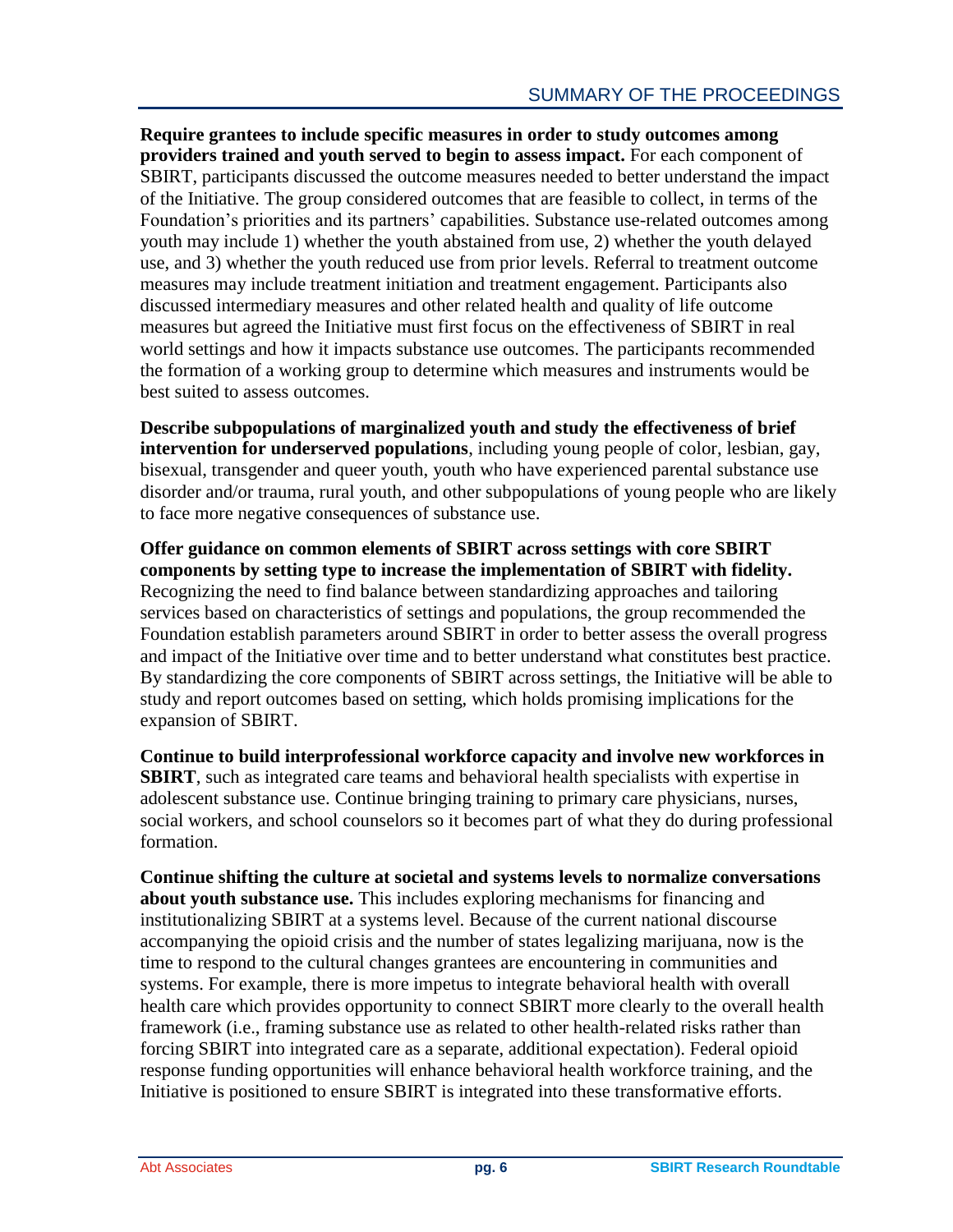**Study the preventive effects of SBIRT.** The experts recommended the focus of the Initiative and the SBIRT model in particular be viewed as a continuum, rather than as solely "prevention" or "treatment." By routinely screening youth at a younger age, grantees will further normalize screening, identify early risk factors sooner, and prevent initiation, which will in turn change the trajectory of youth substance use. There are other opportunities to apply principles grounded in prevention science to advance the Initiative's longer term preventive impact.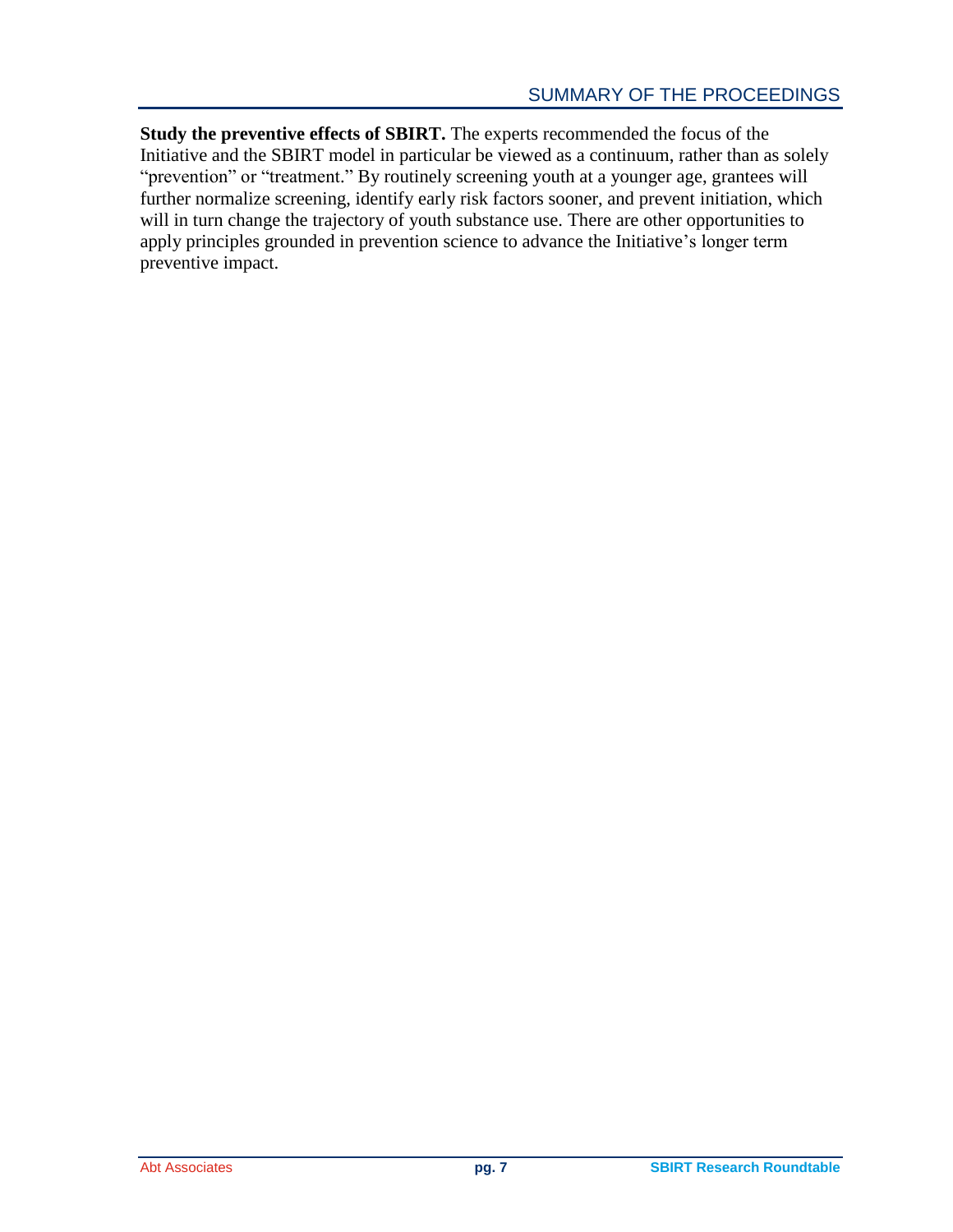# <span id="page-10-0"></span>Appendix A: Participant List

# **Hoover Adger, Jr., MD, MPH, MBA**

*Professor of Pediatrics Director, Adolescent Medicine Faculty Leader, Sabin College* Johns Hopkins School of Medicine Rubenstein Child Health Building, #2065 200 N. Wolfe Street Baltimore, MD 21287 (443) 287-8944 hadger@jhmi.edu

## **Mary Brolin, PhD**

*Scientist* Institute for Behavioral Health Schneider Institutes for Health Heller School for Social Policy and Management Brandeis University 415 South Street, MS035 Waltham, MA 02453-2728 (781) 736-5737 brolin@brandeis.edu

# **Angela Diaz, MD, PhD, MPH**

*Jean C. and James W. Crystal Professor*  Department of Pediatrics and Department of Environmental Medicine and Public Health Icahn School of Medicine at Mount Sinai 320 East 94th Street New York, NY 10128 (212) 423-3000 angela.diaz@mountsinai.org

# **Thomas E. Freese, PhD**

*Co-Director and Director of Training* UCLA Integrated Substance Abuse Programs 11075 Santa Monica Blvd, Suite 200 Los Angeles, CA 90025 (310) 267-5397 [TFreese@mednet.ucla.edu](mailto:TFreese@mednet.ucla.edu)

# **Adriana Galván, PhD**

*Jeffrey Wenzel Term Chair, Behavioral Neuroscience Associate Professor, Department of Psychology* Brain Research Institute University of California, Los Angeles 1285 Franz Hall, Box 951563 Los Angeles, CA 90095-1563 (310) 206-4850 agalvan@ucla.edu

## **Sharon Levy, MD, MPH**

*Director, Adolescent Substance Abuse Program* Boston Children's Hospital *Assistant Professor of Pediatrics*  Harvard Medical School 300 Longwood Avenue Boston, MA 02115 [Sharon.Levy@childrens.harvard.edu](mailto:Sharon.Levy@childrens.harvard.edu)

# **Carolyn (Cari) McCarty, PhD**

*Research Associate Professor, Pediatrics* University of Washington & Seattle Children's Hospital PO Box 5371, M/S: CW8-6 Seattle, WA 98145 (206) 884-8243 [cari.mccarty@seattlechildrens.org](mailto:cari.mccarty@seattlechildrens.org)

# **Tracy L. McPherson, PhD**

*Senior Research Scientist, Public Health* NORC at the University of Chicago 4350 East West Highway, 8th Floor Bethesda, MD 20814 (757) 427-1028 mcpherson-tracy@norc.org

## **Shannon Gwin Mitchell, PhD**

*Senior Research Scientist* Friends Research Institute, Inc. 1040 Park Avenue, Suite 103 Baltimore, MD 21201 (410) 837-3977 x238 smitchell@friendsresearch.org

## **Frederick Muench, PhD**

*President and CEO* Partnership for Drug-Free Kids 352 Park Avenue South, 9th Floor New York, NY 10010 (212) 973-3546 (917) 532-0623 Fred\_muench@drugfree.org

# **Marla Oros, RN, MS**

*President* Mosaic Group 702 W. Lake Avenue Baltimore, MD 21210 (410) 433-1423 moros@groupmosaic.com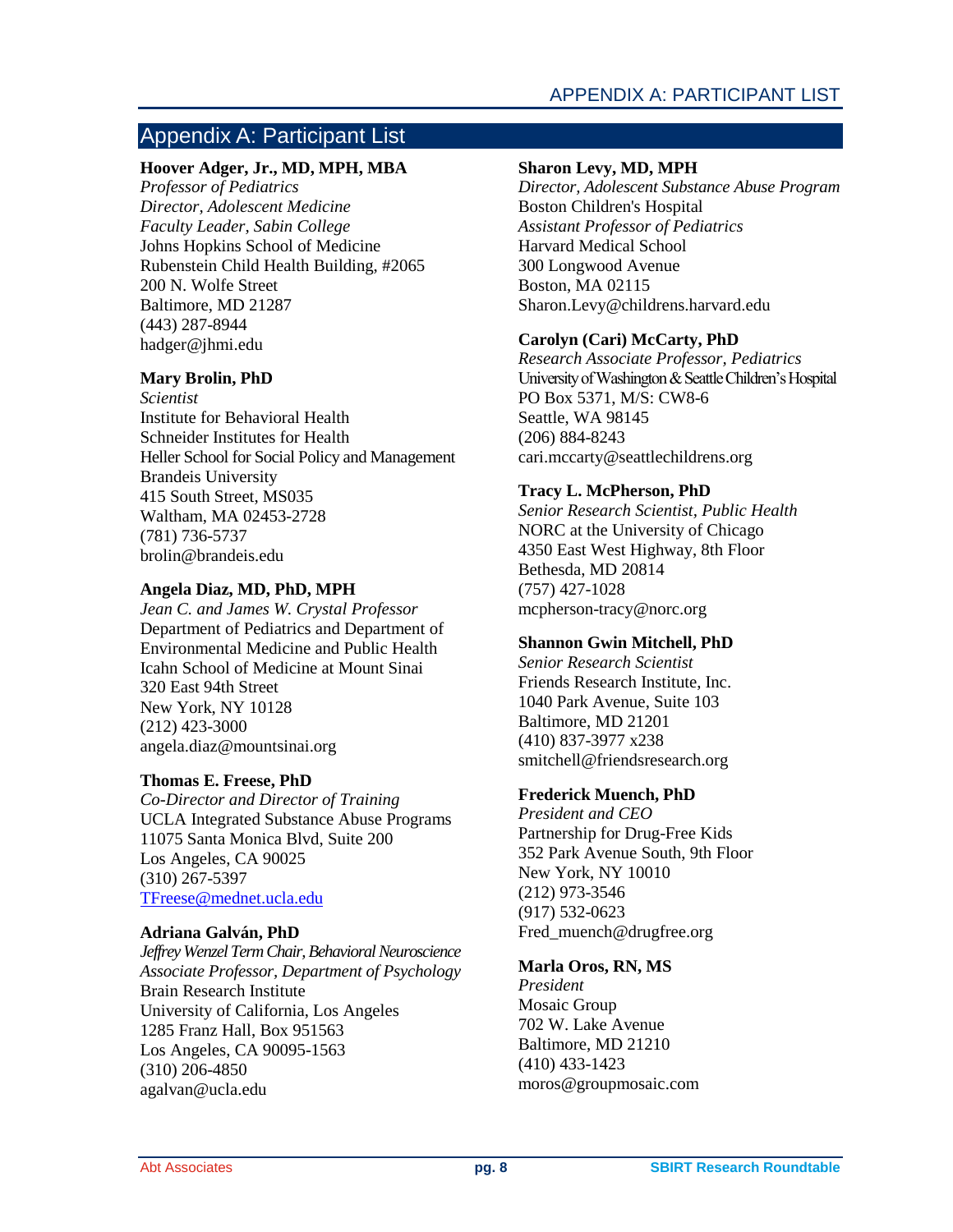# APPENDIX A: PARTICIPANT LIST

# **Richard Spoth, PhD**

*F. Wendell Miller Senior Prevention Scientist Director, Partnerships in Prevention Science Institute* Iowa State University 2625 North Loop Drive, Suite 2400 Ames, IA 50010 (515) 294-5383 rlspoth@iastate.edu

# **Stacy Sterling, DrPH, MSW**

*Research Scientist I* Drug and Alcohol Research Team Behavioral Health Research Initiative Mental Health Research Network Kaiser Permanente Division of Research 2000 Broadway Oakland, CA 94612 (510) 891-3614 [stacy.a.sterling@kp.org](mailto:stacy.a.sterling@kp.org)

# **Tamika C.B. Zapolski, Ph.D.**

*Assistant Professor* Department of Psychology Indiana University Purdue University - Indianapolis 402 North Blackford Indianapolis, IN 46202 (317) 274-2934 tzapolsk@iupui.edu

# **Abt Associates Staff**

## **Leigh Fischer, MPH**

*Senior Associate* Abt Associates 10 Fawcett Street Cambridge, MA 02138 (617) 520-2894 Leigh\_Fischer@abtassoc.com

## **Dana Hunt, PhD**

*Principal Scientist* Abt Associates 10 Fawcett Street Cambridge, MA 02138 (617) 349-2733 Dana\_Hunt@abtassoc.com

#### **Samantha Karon**

*Research Assistant* Abt Associates 6130 Executive Blvd Rockville, MD 20852 (301) 347-5362 Samantha\_Karon@abtassoc.com

## **Hilton Foundation Staff**

## **Alexa Eggleston, JD**

*Senior Program Officer* Conrad N. Hilton Foundation 30440 Agoura Road Agoura Hills, CA 91301 (818 )851-3750 alexa@hiltonfoundation.org

## **Jennifer Ho, PhD**

*Learning Officer* Conrad N. Hilton Foundation 30440 Agoura Road Agoura Hills, CA 91301 (818) 851-0505 jenn@hiltonfoundation.org

# **Bill Pitkin, PhD**

*Director, Domestic Programs* Conrad N. Hilton Foundation 30440 Agoura Road Agoura Hills, CA 91301 (818) 851-3703 bill@hiltonfoundation.org

## **Sissy Weldon**

*Program Associate* Conrad N. Hilton Foundation 30440 Agoura Road Agoura Hills, CA 91301 (818) 540-0489 [sissy@hiltonfoundation.org](mailto:sissy@hiltonfoundation.org)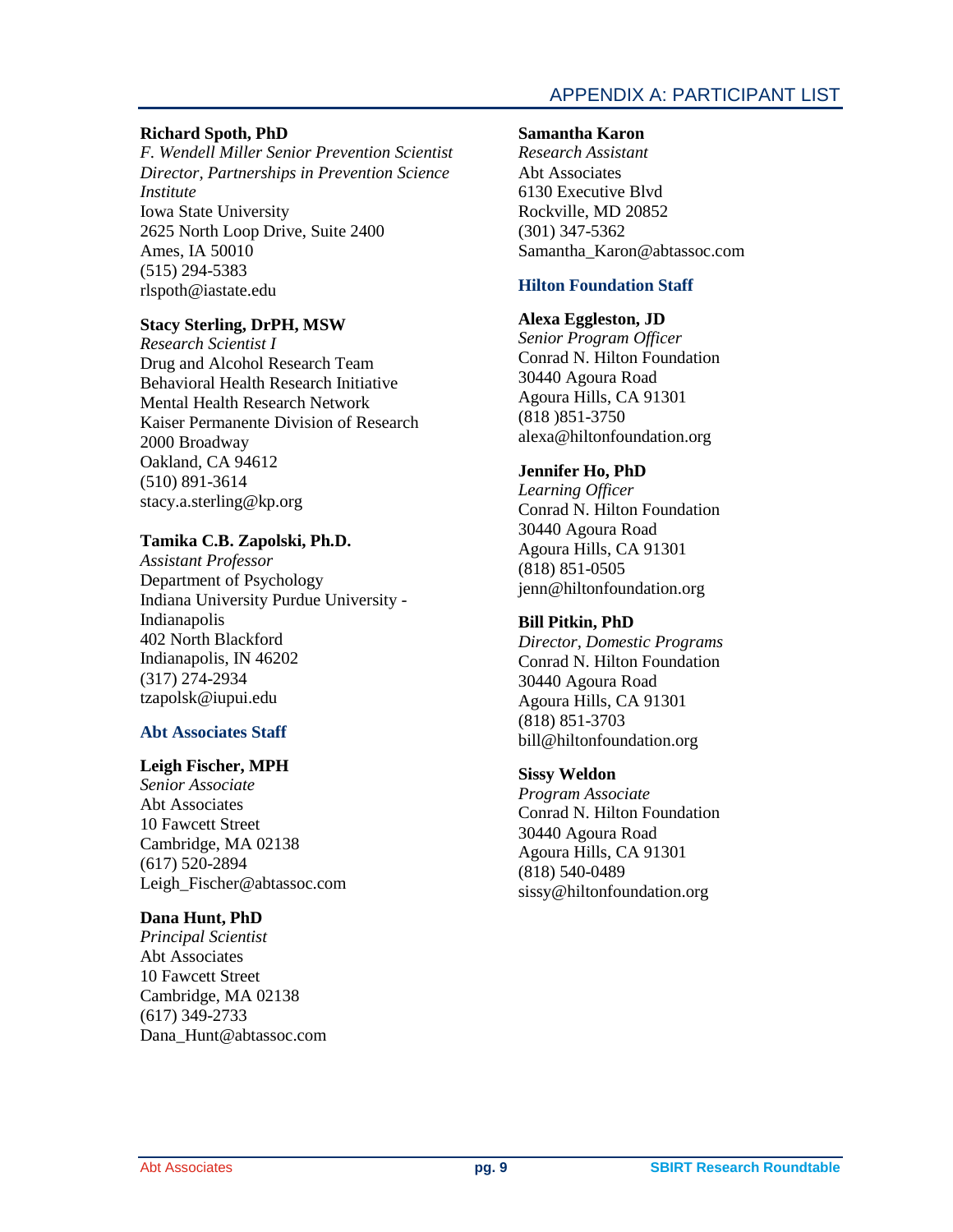# <span id="page-12-0"></span>Appendix B: Participant Bios

**HOOVER ADGER—**Director, Adolescent Medicine, Director, Leadership Education in Adolescent Health Program, Professor of Pediatrics, John Hopkins School of Medicine



Hoover Adger, Jr., MD, is a professor of pediatrics at the Johns Hopkins University School of Medicine. His clinical interests include adolescent medicine, substance abuse and general pediatrics. Dr. Adger is the director of Adolescent Medicine in the Division of General Pediatrics and Adolescent Medicine, as well as the Director of the Leadership Education in Adolescent Health (LEAH) Program. Dr. Adger is the director of both the Substance Abuse Assessment/Intervention Team at The Johns Hopkins Hospital Adolescent

Program and the Johns Hopkins Substance Abuse Faculty Development Programs. He also serves as the faculty leader of the Colleges Advisory Program's Sabin College. He earned his medical degree from Case Western Reserve University. He completed a pediatrics residency at Cincinnati Children''s Hospital Medical Center and a fellowship in adolescent medicine at the University of California, San Francisco. Dr. Adger served as deputy director of the White House Office of National Drug Control Policy in 1997 and 1998. He served from 1999-2005 as co-director of a federally funded strategic planning initiative, a role in which he advised the federal government and other entities about improving and expanding interdisciplinary education and training of health professionals in substance-use disorders. He joined the Johns Hopkins faculty in 1984, at which time he completed a M.P.H. in health policy.

**MARY BROLIN—**Scientist, Institute for Behavioral Health at the Heller School for Social Policy and Management, Brandeis University



Mary F. Brolin, PhD**,** is a Scientist within the Institute for Behavioral Health at the Heller School for Social Policy and Management, Brandeis University. She has worked in the substance abuse field for 28 years conducting health services research and evaluating community-based prevention and treatment programs. Her research interests focus on the intersection of substance abuse services with other service systems, including the criminal justice, housing and primary care systems. She conducts mixed methods research on substance use disorder services for Medicaid populations, low-income people, chronically homeless

people, criminal justice populations and youth and young adults. She is am currently leading evaluations of supported re-entry programs, adolescent and transition-age youth treatment services and intensive case management and support for high utilizers of acute treatment services. She recently completed a CMS initiative to help repeat users of detox reduce their need for subsequent detox services. Dr. Brolin also led the evaluation of the Massachusetts Screening, Brief Intervention and Referral to Treatment (MASBIRT) project funded by SAMHSA, and is currently leading an evaluation of YouthBuild USA's community-based SBIRT project across 130 sites nationally, funded by the Conrad N. Hilton Foundation. She holds a Ph.D. from the Heller School at Brandeis University, a Master's in Social Sciences from the University of Chicago, and a B.A. in Sociology from Boston College.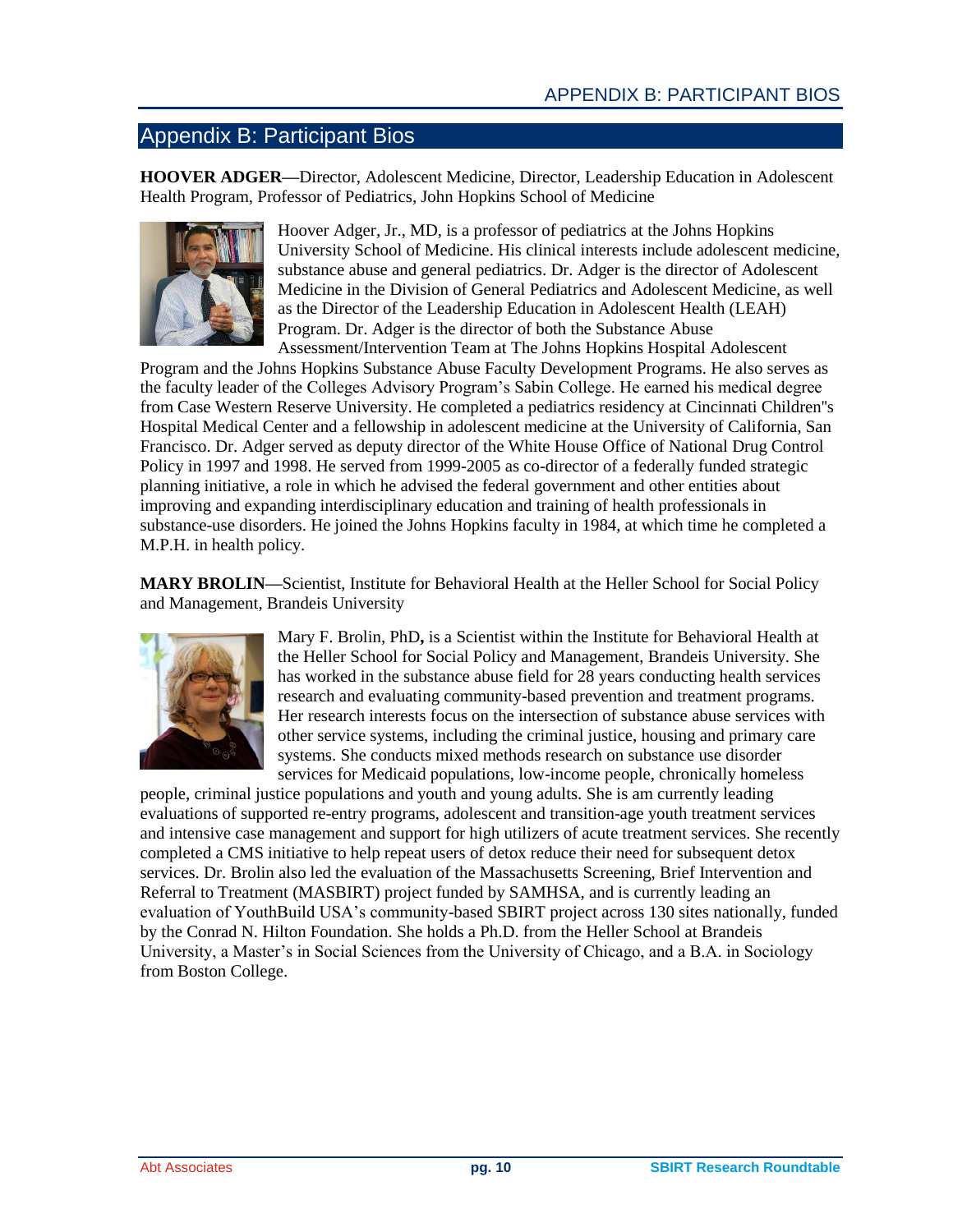**ANGELA DIAZ—**Jean C. and James W. Crystal Professor, Department of Pediatrics and Department of Environmental Medicine and Public Health, Icahn School of Medicine at Mount Sinai



Angela Diaz, MD, PhD, MPH is the Jean C. and James W. Crystal Professor, Department of Pediatrics and Department of Environmental Medicine and Public Health, at the Icahn School of Medicine at Mount Sinai. After earning her medical degree at Columbia University College of Physicians and Surgeons, she completed a Master in Public Health from Harvard University and a PhD in Epidemiology from Columbia University. Dr. Diaz is the Director of the Mount Sinai Adolescent Health Center, a unique program that provides comprehensive, interdisciplinary, integrated,

medical care, sexual and reproductive health, mental health, dental and optical services to young people. Under her leadership the Center has become one of the largest adolescent-specific health center in the U.S., serving more than 13,000 young people every year—for free. The Mount Sinai Adolescent Health Center is a major training site in the field of adolescent health and medicine, with research funded by NIH. Dr. Diaz is active in public policy and advocacy in the U.S. and has conducted many international health projects in Asia, Central and South America, Europe and Africa. She is a frequent speaker at conferences throughout the country and around the world.

**LEIGH FISCHER—**Senior Associate, Abt Associates, Project Director, Conrad N. Hilton Foundation Youth Substance Use Prevention and Early Intervention Strategic Initiative's Monitoring, Evaluation and Learning (MEL) Project



Leigh Fischer, MPH, is a health systems expert with over 15 years of experience in program planning and evaluation across the behavioral health continuum of careprevention, intervention, treatment and recovery. As a Senior Associate with Abt Associates, Ms. Fischer leads the monitoring, evaluation, and learning project for the Conrad N. Hilton Foundation's Youth Substance Use Prevention and Early Intervention Strategic Initiative. In this role she directs the evaluation and learning activities for the Initiative and provides support to grantees related to data collection,

program improvement, and collaboration. Previously, Ms. Fischer served as the director for SBIRT Colorado and the Prescription Drug Abuse Prevention Project, initiatives funded by SAMHSA and administered by the Colorado Office of Behavioral Health, providing oversight to large-scale information dissemination, training, technical assistance, and policy change efforts. She received a Master of Public Health from the University of Illinois at Chicago, and serves on the board of directors for The College for Behavioral Health Leadership.

**THOMAS FREESE—**Co-Director and Director of Training, University of California, Los Angeles Integrated Substance Abuse Programs (ISAP)



Thomas E. Freese (PhD in Clinical Psychology, California School of Professional Psychology, 1995) is currently Co-Director and Director of Training for UCLA Integrated Substance Abuse Programs (ISAP). Dr. Freese is Principal Investigator of the Conrad N. Hilton Foundation Youth SBIRT Training and Technical Assistance Grant, Director of the Pacific Southwest Addictions Technology Transfer Center (PSATTC), funded by SAMHSA. He has conducted trainings on a wide variety of topics including implementing integrated treatment, SBIRT, medication assisted treatment, methamphetamine use, addressing the opioid epidemic, and culturally

responsive treatment for LGBT clients. Dr. Freese has been a featured presenter at conferences and meetings nationally and internationally, and has developed and conducted trainings in 46 US states and internationally. *tfreese@mednet.ucla.edu.*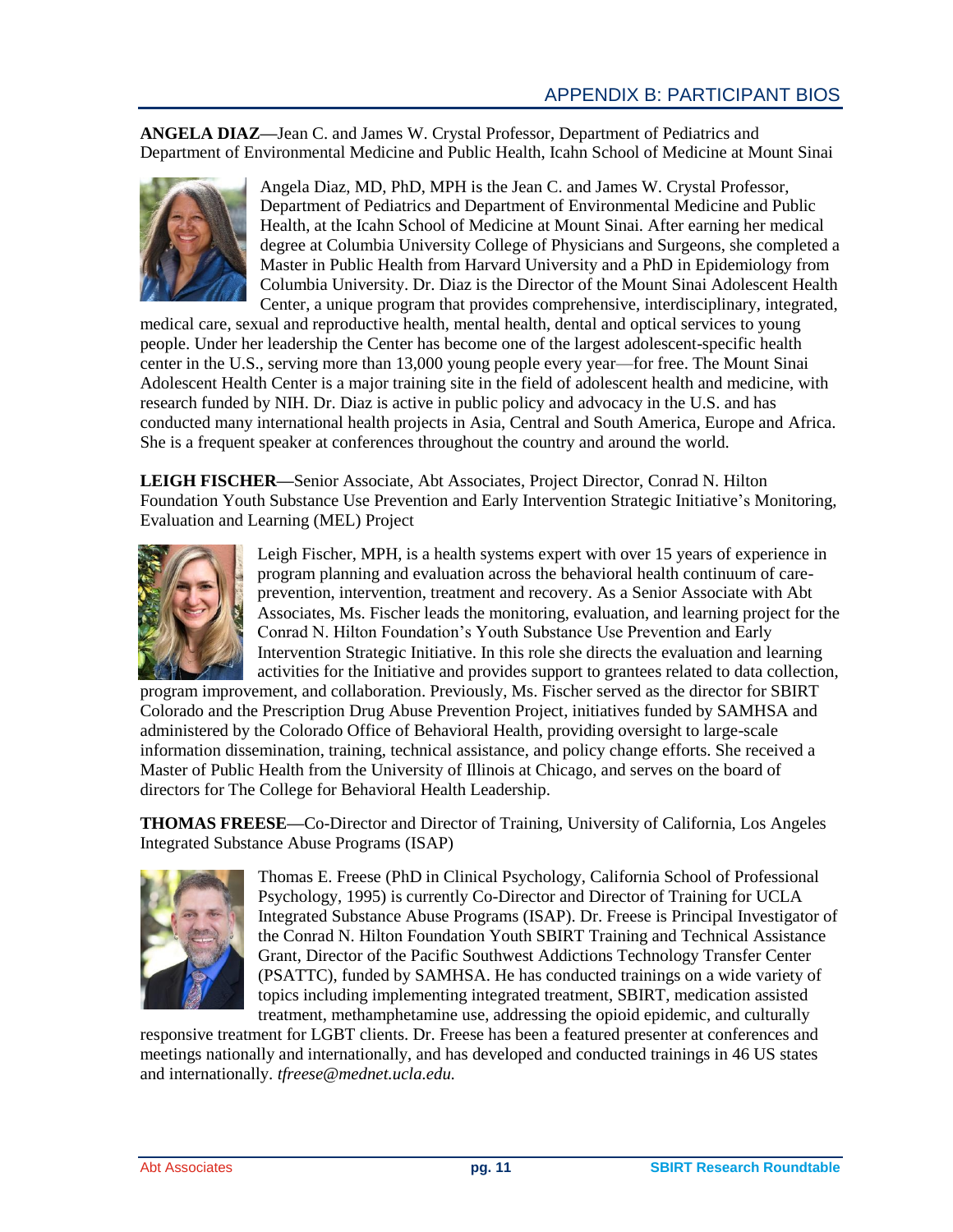**ADIANA GALVAN—**Jeffrey and Wenzel Term Chair in Behavioral Neuroscience, Associate Professor, Department of Psychology, Brain Research Institute, University of California, Los Angeles



Adriana Galván, PhD, is an Associate Professor of Psychology at UCLA whose expertise is in adolescent brain development. She received her BA from Barnard College, Columbia University and her PhD in Neuroscience from Cornell. She is the Director of the Developmental Neuroscience Laboratory. The focus of her research is on characterizing the neural mechanisms underlying adolescent behavior with an eye towards informing policy and has demonstrated a strong track record of productivity in top journals, with a total of 85 publications and a sole-authored book ("The

Neuroscience of Adolescence," Cambridge University Press). Her research is generously funded by the National Institute of Health (NIH), National Science Foundation, MacArthur Foundation, Jacobs Foundation, and the William T. Grant Foundation. She is the recipient of the William T. Grant Scholars Award, a Network Scholar of the MacArthur Foundation Research on Law and Neuroscience, the 2015 Distinguished Teaching Award from the UCLA Psychology Department, the 2016 APA Distinguished Scientific Award for Early Career Contributions, the 2016 Cognitive Neuroscience Society Young Investigator Award and is a 2018–2019 U.S. Fulbright Scholar.

**DANA HUNT—**Principal Scientist, Abt Associates, Principal Investigator, Conrad N. Hilton Foundation Youth Substance Use Prevention and Early Intervention Strategic Initiative's Monitoring, Evaluation and Learning (MEL) Project



Dana Eser Hunt, PhD, Principal Scientist is a widely recognized expert with 30 years of experience in research in alcohol and drug abuse and methodological issues in these fields. During that time, she has managed several large multi-site research projects for the National Institute on Drug Abuse, the Office of National Drug Control Policy and the National Institute of Justice. Dr. Hunt co-authored CDC's guide for the evaluation of violence against women programming. Dr. Hunt was the research director for the Department of Education cross site evaluation of

the Department of Education's school based mentoring program, instituting random assignment in 32 sites of youth participating in school based mentoring. Dr. Hunt has created the instrumentation and evaluation designs for assessing a variety of behavioral and attitudinal outcomes including drug and alcohol use and quality of life measures for many large surveys including studies of youth at risk, persons at the point of arrest, and inmates undergoing treatment. She is currently the principal investigator on the Hilton MEL SBIRT Initiative and the lead evaluator on SAMHSA's consolidated HIV grant program.

**SHARON LEVY—**Director, Adolescent Substance Abuse Program (ASAP), Boston Children's Hospital, Associate Professor of Pediatrics, Harvard Medical School



Sharon Levy, MD, MPH is a board certified Developmental-Behavioral Pediatrician and an Associate Professor of Pediatrics at Harvard Medical School. She is the Director of the Adolescent Substance use and Addiction Program (ASAP) in the Division of Developmental Medicine at Boston Children's Hospital, which is comprised of clinical, research, training and policy arms. She has evaluated and treated thousands of adolescents with substance use disorders, and has taught national curricula and published extensively on the outpatient management of substance use

disorders in adolescents, including screening and brief advice in primary care, the use of drug testing and the outpatient management of opioid dependent adolescents. She is the immediate past chair of the American Academy of Pediatrics Committee on Substance Use and Prevention, the President of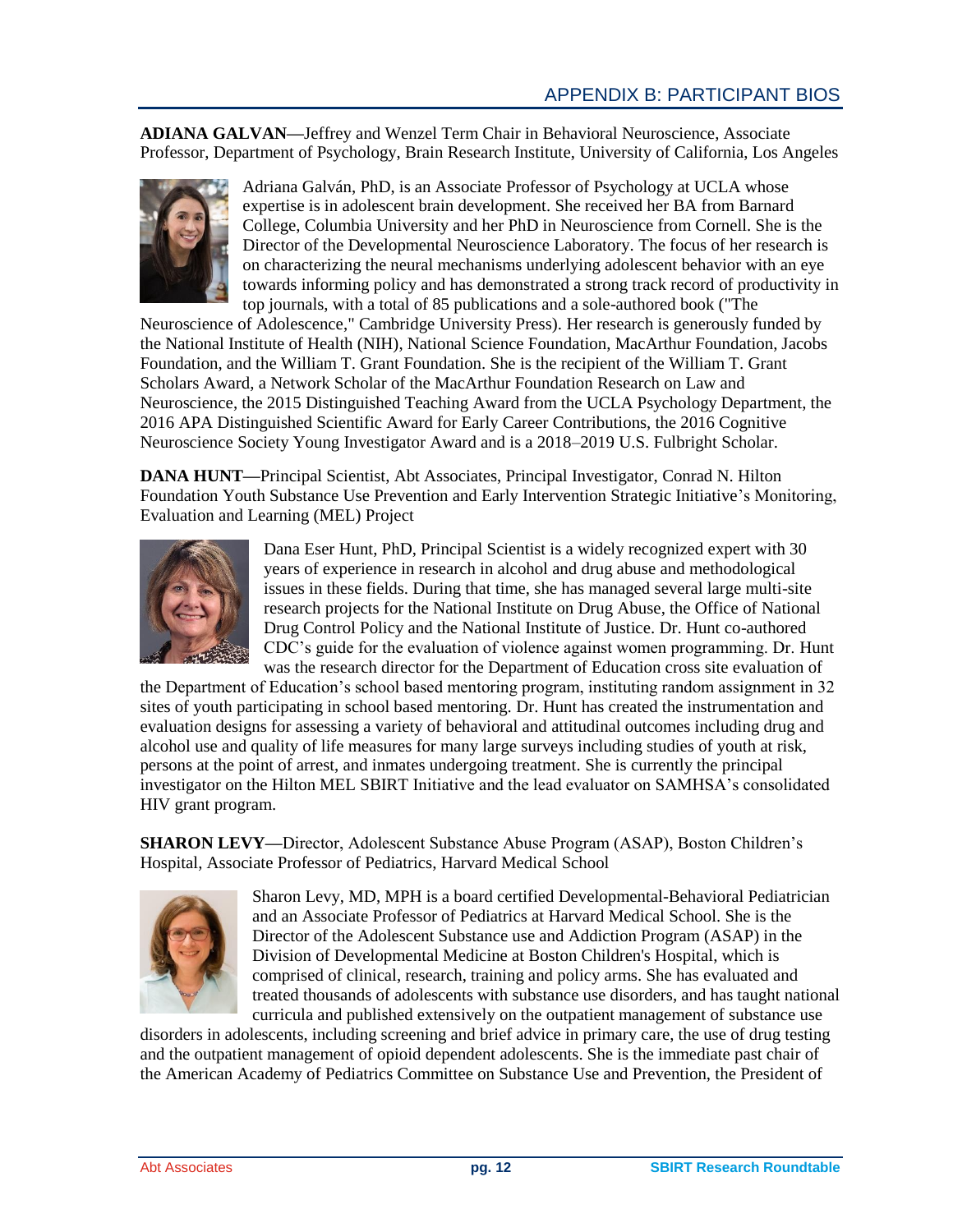the Association for Medical Education and Research in Substance Abuse (AMERSA) and serves on the board of directors of the Addiction Medicine Fellowship Director's Association.

**CARI MCCARTY—**Clinical Psychologist, Research Professor in Pediatrics and Adjunct Research Professor of Psychology, University of Washington, Associate Director, University of Washington Leadership in Adolescent Health Program



Cari McCarty, PhD, is a Clinical Psychologist, Research Professor in Pediatrics and Adjunct Research Professor of Psychology at the University of Washington, and the Associate Director for the University of Washington Leadership in Adolescent Health (LEAH) Program. Dr. McCarty has been on faculty at the University of Washington for the past 15 years, and has developed a research program to understand the interrelationships between alcohol and substance use disorders, mental health, and physical health throughout adolescence. She is the

Principal Investigator on several grants focused on screening and intervening to reduce adolescent health risk behaviors, and has developed and tested novel interventions to prevent depressive symptoms, to reduce early substance use, and to address persistent post-concussive symptoms using cognitive-behavioral therapy and collaborative care models.

**TRACY MCPHERSON—**Senior Research Scientist, NORC at the University of Chicago



Tracy McPherson, PhD, is a Senior Research Scientist in the Public Health Department at NORC at the University of Chicago and the Principal Investigator of the Integrating Adolescent SBIRT in Social Work and Nursing Education initiative funded by the Conrad N. Hilton Foundation. Over the last two decades, Dr. McPherson has led substance use prevention/early intervention projects funded by government agencies, foundations, and private companies. Her work is focused on improving access to screening, brief intervention, treatment and follow-

up care for alcohol and other substance use for adolescents and adults. She is actively engaged in working with academic programs, professional associations, employers, health plans, and medical and behavioral health organizations to implement clinical practice informed by scientific evidence, to build workforce capacity, and to evaluate the impact of training and practice change. This work has led to the development of four SBIRT training curriculums, including virtual patient simulation training, tailored for practitioners working with adolescents, military personnel, employee assistance clients, and patients in hospital and primary care settings. Dr. McPherson holds a PhD in Applied Social Psychology from The George Washington University.

**SHANNON MITCHELL—**Senior Research Scientist, Friends Research Institute



Shannon Mitchell, PhD, is a Community Psychologist specializing in health services research and qualitative methodology. As a Senior Research Scientist at Friends Research Institute her work focuses not just on individuals, but the systems in which they work and live, and how those systems impact individual and organizational functioning. Dr. Mitchell has participated as a lead or co-investigator on numerous clinical trials addressing treatments for opioid use disorder, as well as issues associated with treatment entry for people involved with the criminal justice system.

She has also collaborated on several studies examining the use and implementation of Screening, Brief Intervention, and Referral to Treatment (SBIRT) in rural and urban community health centers as well as within schools.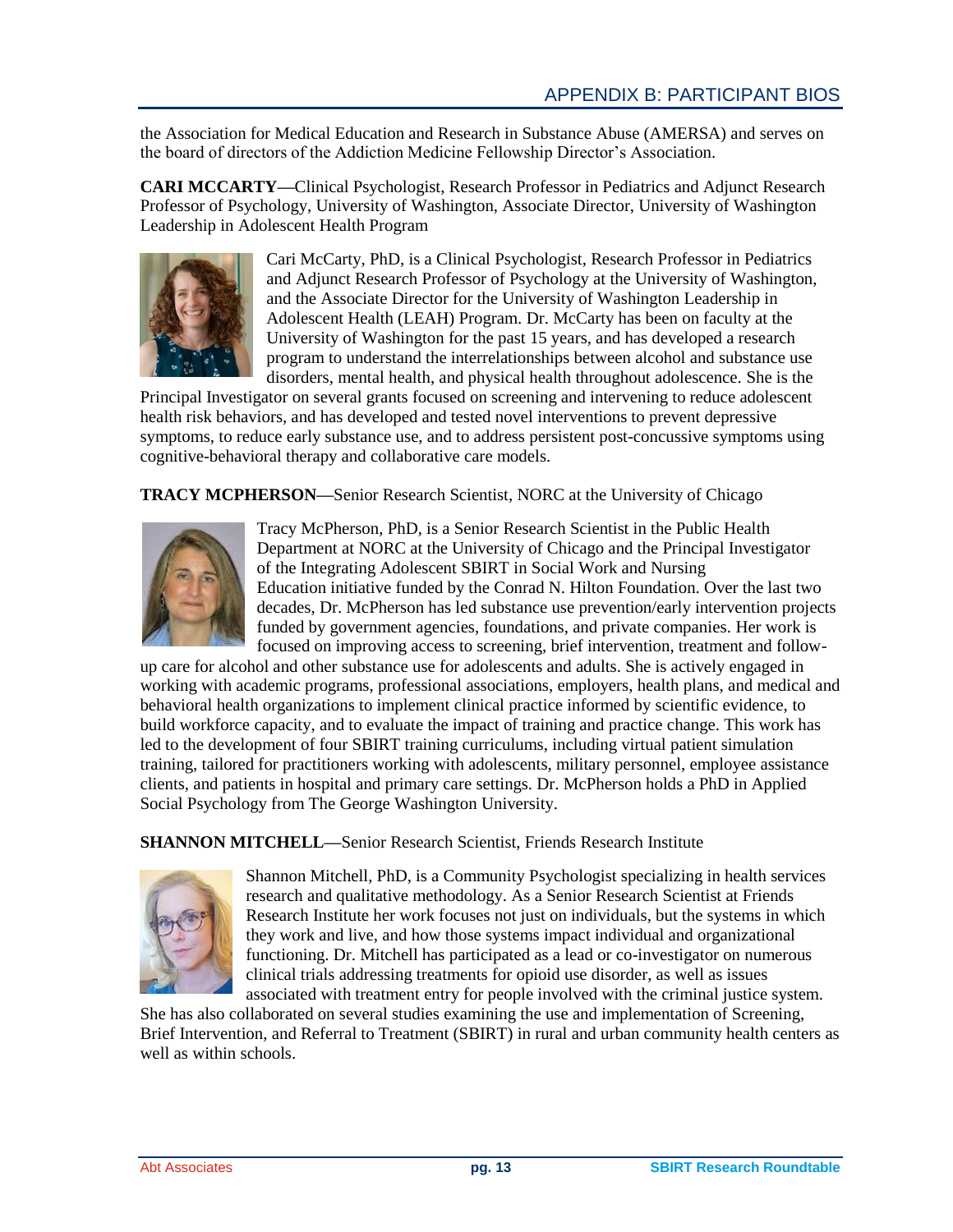# **FREDERICK MUENCH –** President and CEO, Partnership for Drug-Free Kids



Frederick Muench, PhD, is the President and CEO of the Partnership for Drug-Free Kids. He is a clinical psychologist who specializes in developing remote coaching and digital interventions to help individuals and families prevent and intervene with problem substance use. Prior to The Partnership, Fred focused on developing, researching and managing technology based addiction applications for in private, nonprofit and academic sectors. In 2009 he founded the company Mobile Health Interventions which delivered digital behavioral health interventions directly to

consumers and more recently was the Chair of Support Den, a personalized parenting services nonprofit that delivered low touch technology based applications for parents. He has been funded to build and test digital interventions from NIDA, NIAAA and most recently, in collaboration with Cornell Tech, is the PI on a Robert Wood Johnson Pioneer grant to study self-regulation in the general population using Research Kit (Apple) and Research Stack (Android) in order to prevent impulsive responding. He has written numerous publications on using technology to extend interventions beyond brief encounters and was the primary author on the CASA SBIRT implementation manual. At the Partnership, Fred is working with the team on integrating media, digital and remote clinical services to help families when they need it most.

# **MARLA OROS—**President, Mosaic Group



Marla Oros, RN, MS, currently serves as President of The Mosaic Group, a health care management consulting firm located in Baltimore, Maryland that provides technical assistance to health and human service organizations, public agencies and foundations in the areas of strategic planning, business development, program design and operations analysis. Ms. Oros holds a Bachelor of Science Degree in Nursing from the University of Maryland, Baltimore and a Masters of Science in Health Care Administration from Towson State University. Ms. Oros has over 30

years professional experience in community-based health care, program development and health care administration. The Mosaic Group has significant expertise in the areas of community-based program development, primary care services, senior care, immigrant health, early child hood education, and behavioral health. Ms. Oros is nationally recognized for her work in community health and behavioral health services and was the 2012 recipient of the American Association of Public Health's Vision Award for Health Planning and a 2015 recipient of the University of Maryland School of Nursing's inaugural group of Visionary Pioneers.

**RICHARD SPOTH—**F. Wendell Miller Senior Prevention Scientist and the Director, Partnerships in Prevention Science Institute at Iowa State University



Richard Spoth, PhD, is the F. Wendell Miller Senior Prevention Scientist and the Director of the Partnerships in Prevention Science Institute (PPSI) at Iowa State University. He also serves as the Director of the Coordinating Center for the Universal Prevention Curriculum in the North American region. He provides oversight for PPSI projects addressing a range of research questions on prevention program engagement, program effectiveness, culturally-competent programming, and dissemination of universal evidence-based programs through community-university partnerships.

Among his NIH-funded projects, Dr. Spoth received a MERIT Award from the National Institute on Drug Abuse for a large-scale study evaluating combined family- and school-based interventions. Dr. Spoth has served on numerous federally-sponsored expert and technical review panels addressing issues in prevention research and research-practice integration. He has been invited to testify and brief Congress, to present to the Advisory Group for the White House's National Prevention Council, to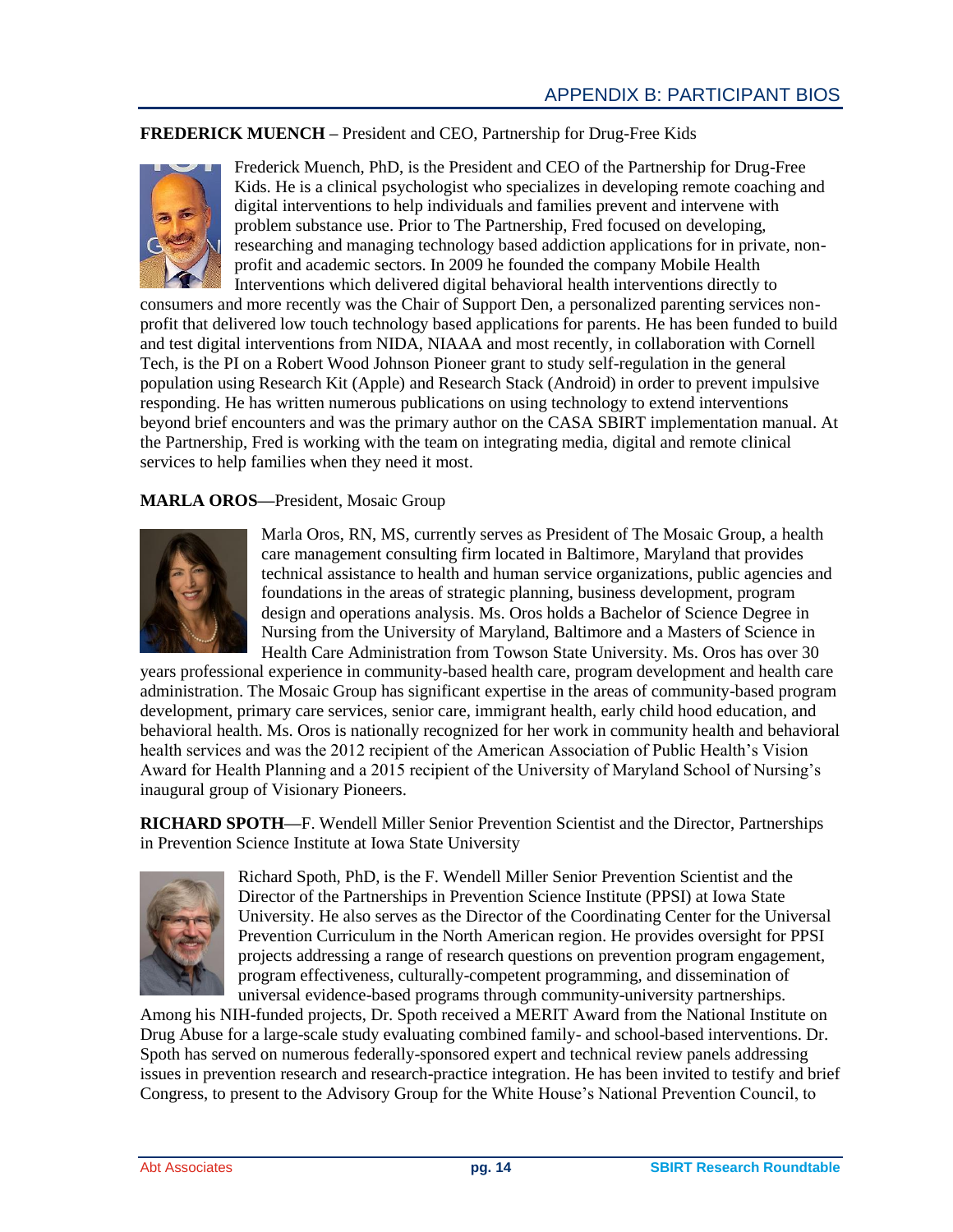serve on a Surgeon General prevention-focused Expert Panel, and to represent the prevention field on panels sponsored by the United Nations Office on Drugs and Crime. With this work, Dr. Spoth received the Prevention Science Award from the Society for Prevention Research for outstanding contributions to advancing the field of prevention science, as well as the Service to the Society for Prevention Research Award, the Translation Science Award, and the Presidential Award for lifetime scientific achievement.

**STACY STERLING—**Research Scientist, Drug and Alcohol Research Team, Behavioral Health Research Initiative, Mental Health Research Network, Kaiser Permanente Division of Research



Stacy Sterling, DrPH, MSW, is with the Drug and Alcohol Research Team (DART) and the Behavioral Health Research Initiative at the Kaiser Permanente Northern California (KPNC) Division of Research. She received her doctoral training at the University of North Carolina, Gillings School of Global Public Health, and Master's degrees in Public Health and Social Welfare at the University of California, Berkeley. Her interest is in developing health policies and interventions to increase treatment access to health, substance abuse and mental health services, and improve outcomes,

for vulnerable populations, including adolescents, women, and patients with co-occurring disorders. Dr. Sterling is the Principal Investigator of a Conrad N. Hilton Foundation-funded study to develop predictive models for adolescent substance use problem development, the Kaiser P.I. of a Hilton Foundation-funded trial of extended screening, brief intervention and referral to treatment (SBIRT) for adolescent behavioral health problems in pediatric primary care, and was the Kaiser P.I. of an NIH/NIAAA adolescent SBIRT trial in pediatric primary care, and of an NIH/NIAAA survey of pediatrician attitudes toward and practices of adolescent behavioral health risk screening and intervention. She was Co-Investigator on a pragmatic trial of different modalities of delivering screening, brief intervention and referral to treatment (SBIRT) to adults in primary care, and co-led the team overseeing the implementation of region-wide alcohol SBIRT in KPNC adult primary care, and she is the PI of an NIAAA study examining the health effects of brief interventions for risky drinking in adult primary care.

**TAMIKA ZAPOLSKI—**Prevention Research in Substance Use and Minority Health Lab, Assistant Professor, Indiana University-Purdue University Indianapolis



Tamika Zapolski, PhD, is an assistant professor in the department of psychology at Indiana University Purdue University–Indianapolis. Her current program of research is two-fold. The first focuses on understanding the etiology of substance use choice and course among adolescents, with a particular interest in risk/protective model for African American youth. The second line of research builds off the first and focuses on the development and implementation of school-based interventions for youth substance use.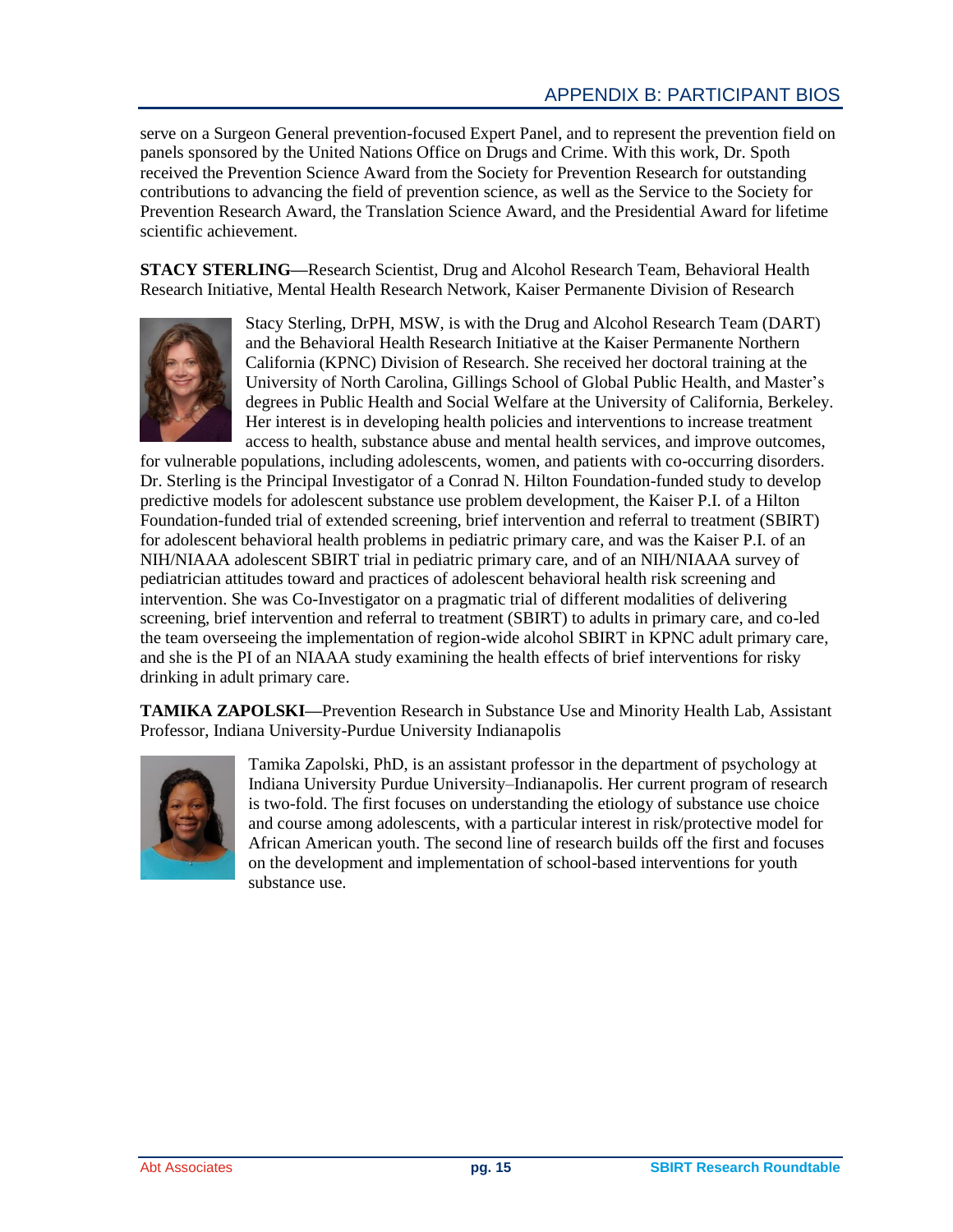# <span id="page-18-0"></span>Appendix C: Agenda



# **Hilton Foundation Youth Substance Use Prevention and Early Intervention Strategic Initiative**

# **Youth SBIRT Research Roundtable: Current Status and Future Directions**

# **February 20– 1, 2018**

## **Conrad N. Hilton Foundation Board Room**

# **30440 Agoura Road, Agoura Hills, California 91301**

#### **Description:**

The purpose of this meeting is to inform the next phase of the Conrad N. Hilton Foundation's Youth Substance Use Prevention and Early Intervention Strategic Initiative. Over the last four years the Foundation has funded a variety of grantees and learned a great deal about the implementation of screening, brief intervention, and referral to treatment (SBIRT) for adolescents in new settings: primary care, school-based health centers, community programs and community health centers. To help frame the work going forward, participants will engage in a conversation about the current status of research and practice and identify key gaps and opportunities to expand the knowledge base and scale up evidence-based implementation of SBIRT services.

## **Meeting Objectives:**

- 1) Review the current research landscape of youth SBIRT including lessons learned in the Initiative's first phase
- 2) Identify points of consensus, gaps and potential new avenues in SBIRT research and practice
- 3) Develop recommendations for a research agenda to advance youth SBIRT in health care and other community-based settings
- 4) Discuss the role of the Foundation in advancing SBIRT research and practice and guiding systems change.